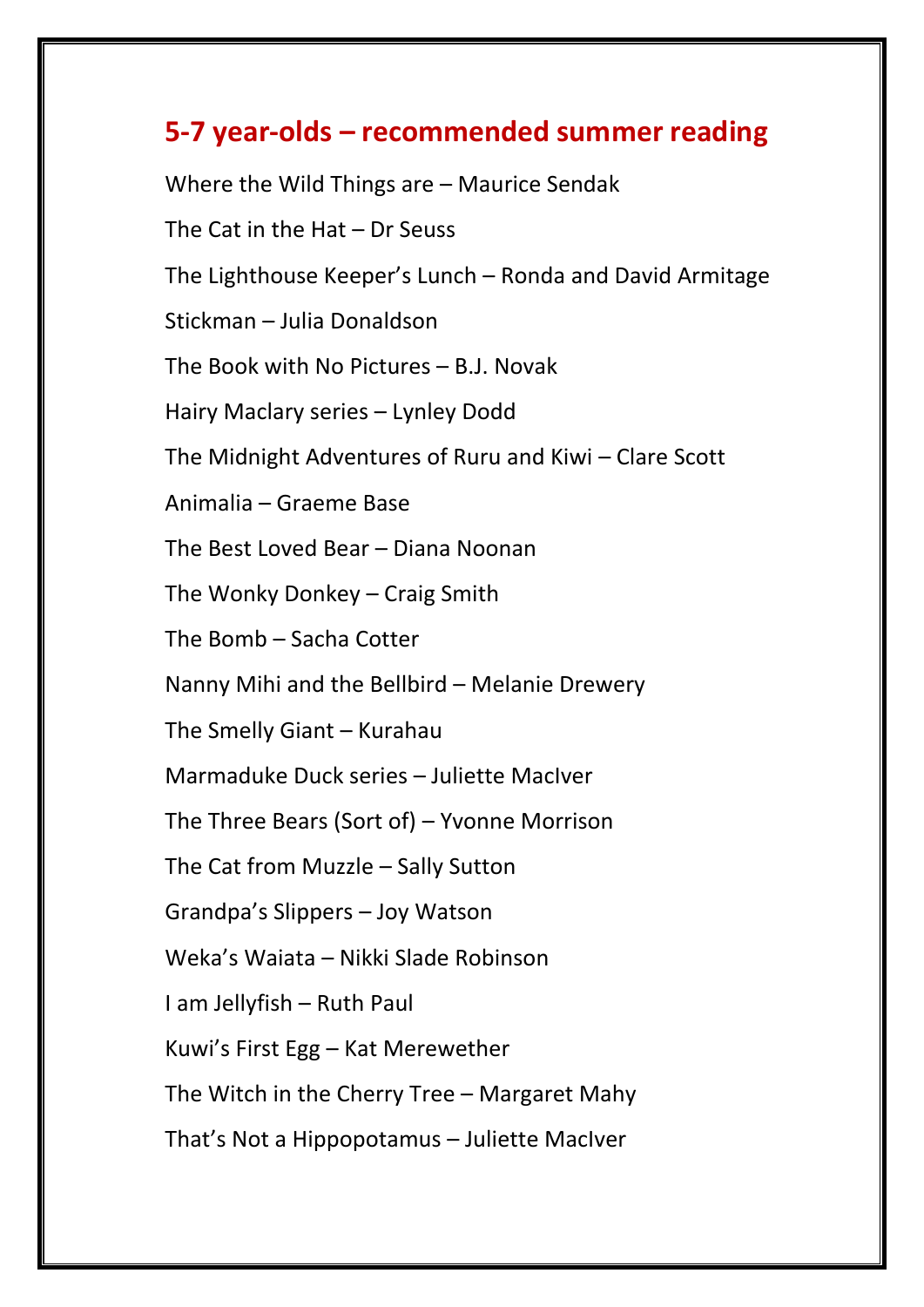## **8-10 year-olds – recommended summer reading**

Fantastic Mr Fox – Roald Dahl Geronimo Stilton Series – Elisabetta Dami Pippi Longstocking – Astrid Lindgren Tale of Despereaux – Kate DiCamillo Trumpet of the Swan – E.B. White Ramona series – Beverly Cleary Any of the Jacqueline Wilson books – there's a lot! Captain Underpants series – Dav Pilkey Diary of a Wimpy Kid series – Jeff Kinney The 13 Storey Treehouse series – Andy Griffiths Any of the Holly Webb books – animal stories Ella and Olivia series - Yvette Poshoglian